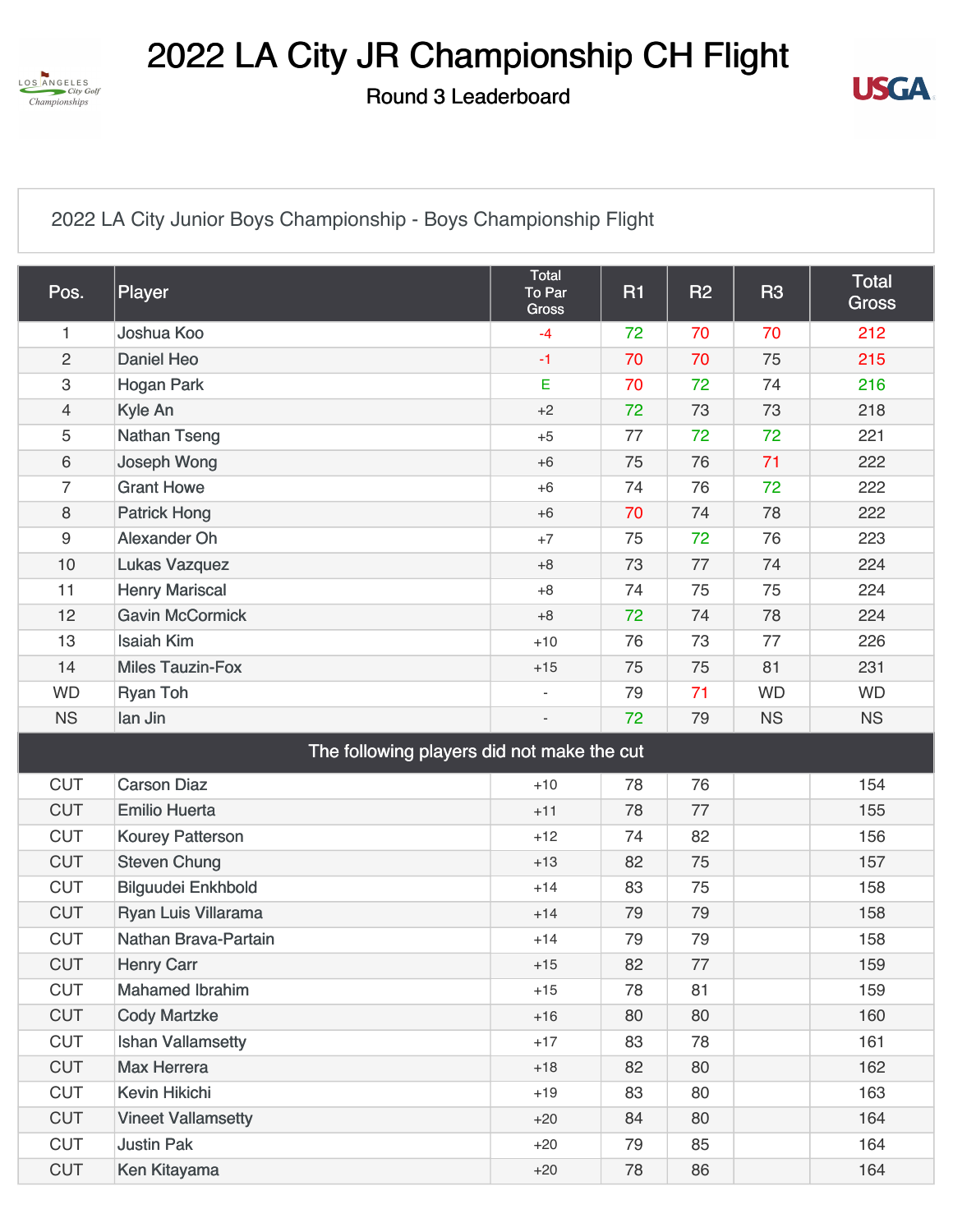

## 2022 LA City JR Championship CH Flight

## Round 3 Leaderboard



| <b>CUT</b> | <b>Henry Yang</b>       | $+21$                    | 85        | 80        |           | 165       |
|------------|-------------------------|--------------------------|-----------|-----------|-----------|-----------|
| <b>CUT</b> | <b>Bradley Yamamoto</b> | $+22$                    | 80        | 86        |           | 166       |
| <b>CUT</b> | <b>Luke Rimkunas</b>    | $+23$                    | 87        | 80        |           | 167       |
| <b>CUT</b> | <b>Tommy Wilson</b>     | $+23$                    | 77        | 90        |           | 167       |
| <b>CUT</b> | <b>Zydon Yuan</b>       | $+24$                    | 87        | 81        |           | 168       |
| <b>CUT</b> | <b>Kyle Caudill</b>     | $+27$                    | 88        | 83        |           | 171       |
| <b>CUT</b> | <b>Matthew Alvo</b>     | $+39$                    | 91        | 92        |           | 183       |
| <b>CUT</b> | <b>Mark Lee</b>         | $+40$                    | 92        | 92        |           | 184       |
| <b>NS</b>  | Eli Bernardo            | $\overline{\phantom{a}}$ | 74        | 79        | <b>NS</b> | <b>NS</b> |
| <b>NS</b>  | <b>Campbell Ford</b>    | $\overline{\phantom{a}}$ | <b>NS</b> | <b>NS</b> |           | <b>NS</b> |
| <b>NS</b>  | <b>James Bostic</b>     | $\overline{\phantom{a}}$ | <b>NS</b> | <b>NS</b> |           | <b>NS</b> |
| <b>NS</b>  | Sam Rossi               | $\overline{\phantom{a}}$ | <b>NS</b> | <b>NS</b> |           | <b>NS</b> |